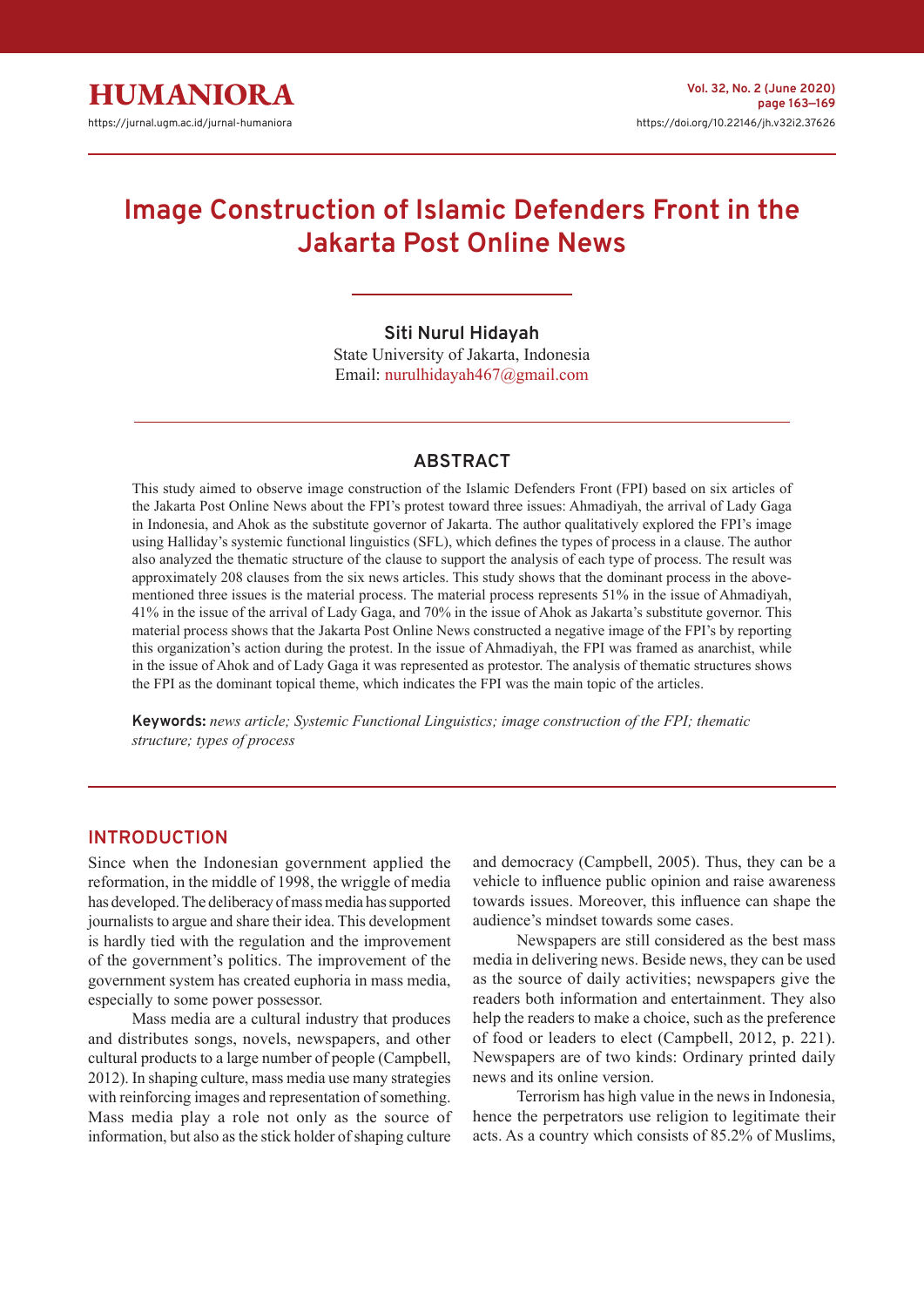Indonesia is frequently faced with the issue of terrorism. One of the organizations which is embodied terrorism by the mass is the Islamic Defenders Front (FPI). Their motto is "live honorably or die as a martyr," so they represent themselves as the ally of the government security to control sin and vice (Woodward et al., 2012). They are a controversial organization which always does some actions towards issues in Indonesia. The issues on which they mostly focus are morality and Islam, as in the case of the issue of Ahmadiyah, the arrival of Lady Gaga, and Ahok as the Jakarta's governor. These are examples of the kind of issues with which they concern. The case of Ahmadiyah is an example of Islamic issue. Indeed, as one of the heretical versions of Islam, Ahmadiyah has been attacked by the FPI's members who follow the Qur'anic edict Amar Ma'ruf Nahi Munkar. The second case (i.e., Lady Gaga) is an example of moral issue, As the FPI pays full attention to Indonesian youth's moral. The last case (i.e., Ahok as Jakarta's governor) is an example of the FPI's awareness of the government's politics.

As one of the roles of media is reinforcing the representation of something, the usage of language implies important rules. Media use a certain language to represent social issues or social actors. From mass media, people know how a social issue is represented (Campbell, 2005). As a result, in this research, the author aimed to dig up how the Jakarta Post, as one of the English daily newspapers in Indonesia, constructs the image of the FPI through its articles while delivering the news. The Jakarta Post.com, as the online version of the newspaper, provides not only breaking news, but also updates and accurate news and analysis. It aspires to be the top Indonesian reference that will serve both local and international readers.

This research deals with Halliday's systemic functional linguistics (SFL). SFL is an approach to text analysis because it allows to explore the relationship between language and aspects of social life (Haratyan, 2011). By using this approach, the author investigated how the Jakarta Post represents the FPI against the chosen issues, through the language this newspaper uses. The language the media use might connote some different meanings. Thus, the different meanings must be conveyed thoroughly.

SFL encompasses a metafunction regarding the basic function of language which relates to people's experience in social life (Halliday & Matthiessen, 2004). This metafunction is divided into three categories: Ideational, interpersonal, and textual (Halliday & Matthiessen, 2004). These three categories of the metafunction are realized through the grammar of a

language (Halliday & Matthiessen, 2004). The ideational metafunction constructs a model of experience and corresponding status in clause as representation. A clause as representation has an important part, namely the transitivity system, which contributes the classification of the process, participants, and circumstances used in text (Halliday & Matthiessen, 2004). Transitivity structures show the representational meaning of a clause (Halliday & Matthiessen, 2004). Besides, the textual metafunction (i.e., clause as message) is also an important part which provides the theme structure of a clause. The theme structure shows the organization of the message. In addition, this structure includes the clause related to the discourse and the context of the situation which is being produced. The last metafunction is interpersonal (i.e., language as exchange). This feature represents people's mood while interacting with the social environment (i.e., declarative, imperative, and interrogative). The author used these elements to describe how the Jakarta Post Online News depicts the FPI. However, the author only focused on the ideational metafunction.

The ideational metafunction provides grammatical resources at the inner and outer experience as the function and meanings of the world through the transitivity system (Haratyan, 2011). Thus, this metafunction implies that the meaning is constructed in a clause which includes the process, participants, and circumstance as the main parts of meaning construction. According to Halliday and Matthiessen (2004), there are six types of process: Material, mental, relational, behavioral, verbal, and existential.

The material process consists in doing and happening. It shows some particular events which are carried out by an individual and which take place in some particular settings. The actor is the participant subject who brings the change. The other element is the "goal" or "range," which is the process extended.

The mental process consists in sensing and feeling, and is concerned with human consciousness. It is classified into three categories: Emotion, cognition, and perception. The "senser" is the human participant and the "phenomenon" is what the senser perceives.

The relational process consists in being and having. It is the process of characterizing and identifying. Halliday and Matthiessen (2004) defined three main types of relation, namely Intensive, possessive, and circumstantial, and that each of them comes into two modes, namely attributive and identifying. The participants involved in this process are the carrier and the attribute.

The behavioral process concerns physiological and psychological behavior (e.g., breathing, coughing,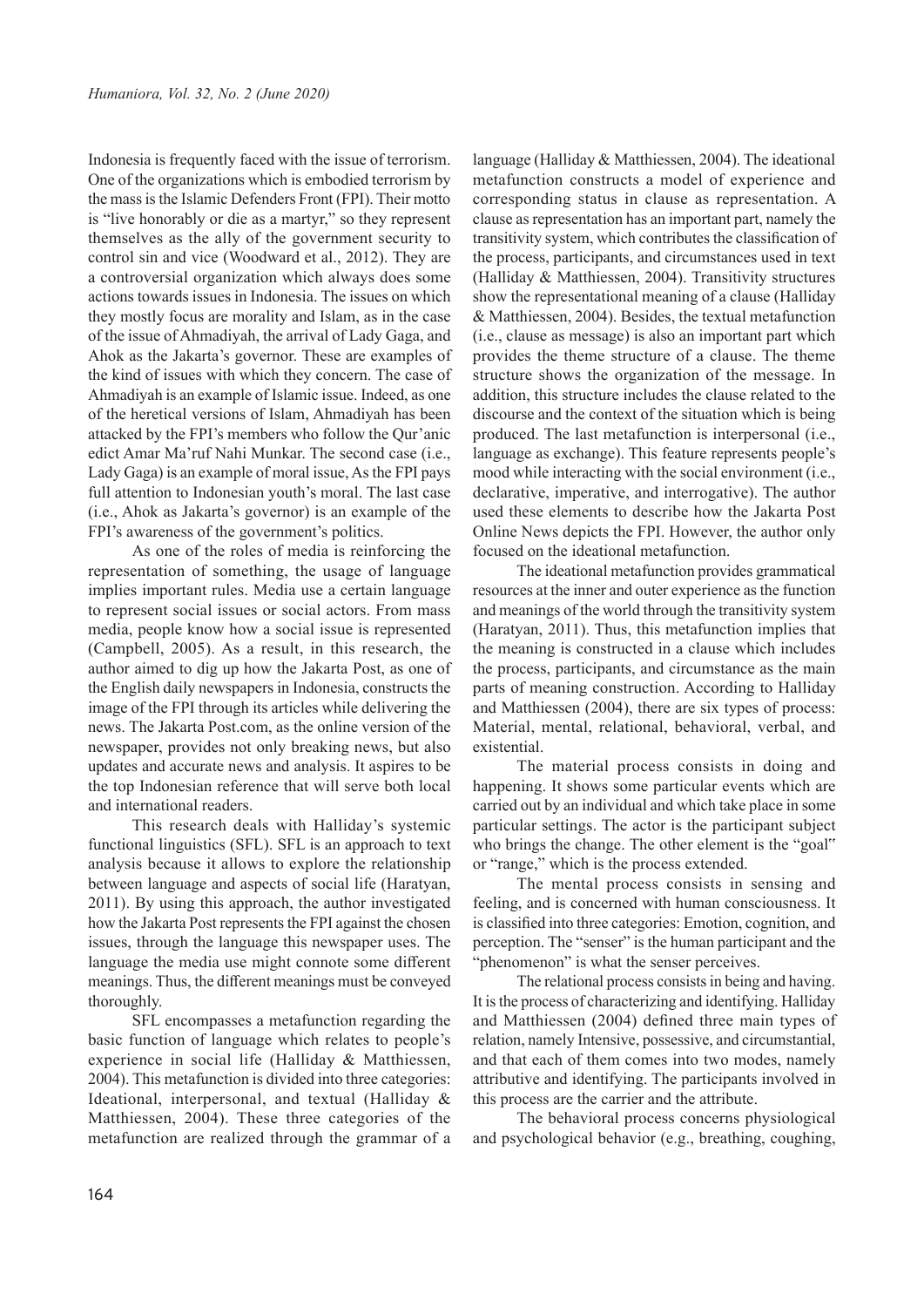smiling, dreaming, and staring). The behaver is the main participant in this process, as the actor or sensor in the material and mental processes, respectively. In the behavioral process, the common typical pattern only consists of the behaver and the process itself.

The verbal process consists in saying. The participant is the speaker as "sayer," and the "target" represents the addressee. In a verbal clause, the process is realized by a verbal group and the common verb (e.g., say, told, and talk).

The existential process represents something which exists or happens (Halliday & and Matthiessen, 2004). It is characterized by the word "there" and the verb "to be," which indicate the feature of existence. The circumstantial part of this process contains time or place. The event that exists is labeled as "existent" and is construed as a thing person, object, institution, action or event.

Woodward et al. (2012) conducted a similar research of this field. In their work, they focused on the hate speech that the FPI used while doing their mission. They also carried out some research on the translation of the banner outside the FPI's Jakarta Headquarters, and investigated the syntax to reveal the hate speech of the Indonesian FPI. They concluded that the FPI is one of the domestic Indonesian terrorist organizations. Instead, in this research, the author focused on Jakarta Post's image construction of the FPI in its articles on specific issues. Besides, the author used Halliday's SFL for her analysis. Thus, this study not only focuses on the FPI's hate speech, but pays attention also to the action showing this organization's awareness of morality and Islam issue in Indonesia.

#### **FINDINGS AND DISCUSSION**

The author compiled this study through the analysis of the clauses of the articles using Halliday's SFL theory. The analysis involved the use of the ideational metafunction of the theory. The image of the FPI is constructed negatively through the material process. The author described the FPI's action towards three chosen issues: Ahmadiyah, the arrival of Lady Gaga, and Ahok as Jakarta's governor. The material process represents 51% in the case of Ahmadiyah, 41% in the case of the arrival of Lady Gaga, and 70% in the case of Ahok as the Jakarta's governor.

# **Image Construction of the Islamic Defenders Front in the Case of Ahmadiyah**

This case arose in 2012. In this study, the author picked two articles from the Jakarta Post regarding the

Ahmadiyah. The researcher identified 92 clauses and analyze their processes.

Figure 1 shows that the material process takes the first rank. The image of the FPI is constructed through their action towards Ahmadiyah, which is considered as one of the heretical versions of Islam using the material process. The material process is supported by the verbal process, which means that the action of the FPI is followed by the participant and the victims' testimony. The image construction can be seen in some processes, such as mobbed, dressed and vandalized, attacked, and starting throwing: "Dozens of Islam Defenders Front youth mobbed an Ahmadiyah secretariat office and mosque in Makassar, South Sulawesi, on Saturday" (JP.1/ Clause No.1)

The process "mobbed" shows that the FPI was one of the hardline organizations of Islam that did such action to do some protest. The journalists intentionally chose the verb "mob" instead of "visit" to describe the condition of the day, which was full of crowd and anger and could drive to violence. The FPI was described as the actor who caused the riot through its mob. In this case, the FPI did "mob" to express its anger towards Ahmadiyah which the FPI considered as a heretical version of Islam.

The FPI's identity was then better conveyed in the following processes:

> The angry youths, dressed in FPI style, with white robes and hats, then vandalized a plaque at the office and the walls of the Ahmadiyah mosque on Anuang Street. They also burned a poster of Mirza Ghulam Ahmad, who Ahmadis consider their prophet (JP1/Clause No.10).

These sentences consist of two clauses. The first clause has two material processes and one clear participant, namely "the angry youths," which referred to the youth of the FPI. These two clauses detailed the participants. Their appearance (i.e., well dressed, in white robes and hats) symbolized Muslim outfits. The verb "dressed in" was used instead of "wear" to reveal the meaning of wearing a



**Figure 1.** Percentage of type of process in the case of Ahmadiyah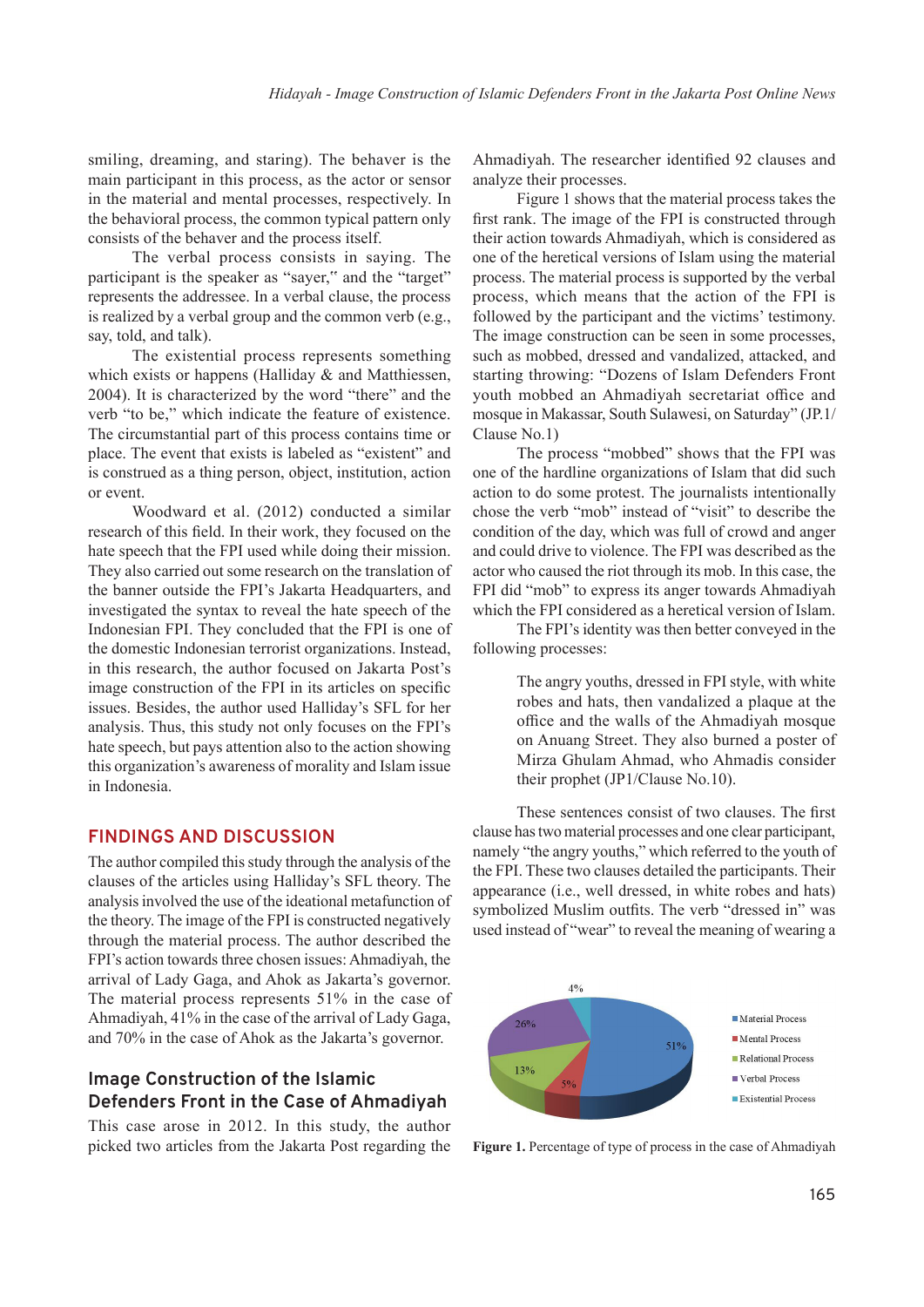particular type of clothes: The clothes of Muslims. Their brutal activities vandalizing Ahmadiyah's property (i.e., a plaque at the office and walls intentionally) becomes the antithesis of Muslim character. The journalist used the word "vandalize" instead of "warn" to show their criminal attitudes with the physical attack. The journalist put these two antitheses in one sentence, in order to strengthen the negative image of the FPI. Their outfit was Muslim; however, their character is not Muslim.

Moreover, the second sentence added information about their burning the poster of Ahmadi's people. Beside vandalizing the plaque, they also burned the image of who they considered as Ahmadiyah's prophet. In the first article, beside construction the FPI as the main actor of the material process, the journalist was also taking police's and Ahmadi's attitude. The police as the symbol of government shaped as doing their job desk appropriately: "The police, led by South Sulawesi Police chief Insp. Gen. Johny Wainal Usman, attempted to evacuate the Ahmadis from the mosque, located adjacent to the secretariat office" (JP1/ Clause No. 22).

The journalist used the verb "evacuate" rather than "move" to show that the mosque was dangerous and it was necessary to move the Ahmadis to a safer one. Thus, the one who evacuates is the police, while the Ahmadis is the victim, and the FPI implicitly said that the Ahmadis had to be evacuated because of the FPI's attack.

This material process was then supported with the verbal process, that is the direct speech which emerged from the Ahmadis. It was reported that they were innocent: "We will stay here because this is our home. We do not have any problem with the FPI or any other groups. We are not afraid' he said".

This quotation came from Jamaluddin's secretariat as caretaker of Ahmadiyah. They were explained not having any problems with everyone or groups, so they implicitly said that the FPI was wrong in attacking them. The next article supported this image; it began with the report of the FPI's attack on Ahmadiyah in another place: "Hundreds of people attacked an Ahmadiyah mosque in Babakan Sindang village, Tasikmalaya, West Java, prior to a Friday prayer" (JP2/Clause No. 1).

This second article of the case of Ahmadiyah began similarly to the first one. The journalist directly informed the readers from the first sentence with the material process "attacked." The process "mobbed and attacked" are two activities which were obviously executed by some criminal agents. The journalist used the verb "attacked" instead of "mobbed" to explain doing the aggression with the intention of hurting the rivals and defeat them. Moreover, the journalist did not mention the actor clearly; "hundreds of people" can be interpreted as one hundred, two hundred, and so on. Consequently, "hundreds" is intentionally used to drive the reader's conception about the FPI's troops: "'They initially shouted. But they started throwing stones at windows a few minutes later and broke into the mosque,' Enda told The Jakarta Post on Friday" (JP2/Clause No. 4).

This clause is actually a verbal process which involved the victim (i.e., Endah) to strengthen the journalist's idea shaping the reader's opinion about the FPI. Endah is a witness from Ahmadis who retells the FPI's action. They are the ones who wore the Muslim attribute (i.e., white robes and hats), shouted, threw the stones at the windows, and finally broke into the mosque; this means doing such criminal brutal activities.

The material process above allows to conclude that the journalist constructed a negative image of the FPI through its action against Ahmadiyah, that is one of the heretical versions of Islam. The journalist used the material process which revealed the physical attack. The journalist attributed the actions of mobbing, attacking, burning, shouting, and other rush activities to the FPI.

## **Image Construction of the Islamic Defenders Front in the Case of the Arrival of Lady Gaga**

The arrival of Lady Gaga in Indonesia had stimulated the FPI to confess their anger. This case arose in the middle of 2012. The relevant two articles consist of 65 clauses, which the author intentionally analyzed using Halliday's SFL theory. The analysis provided details about the process, participant, and circumstances which would drive the reader's opinion about the FPI.

In the second case, namely the arrival of Lady Gaga, the FPI was still reported as one of the organizations which frequently protested against some issues. This



Figure 2. Percentage of type of process in the case of the arrival of Lady Gaga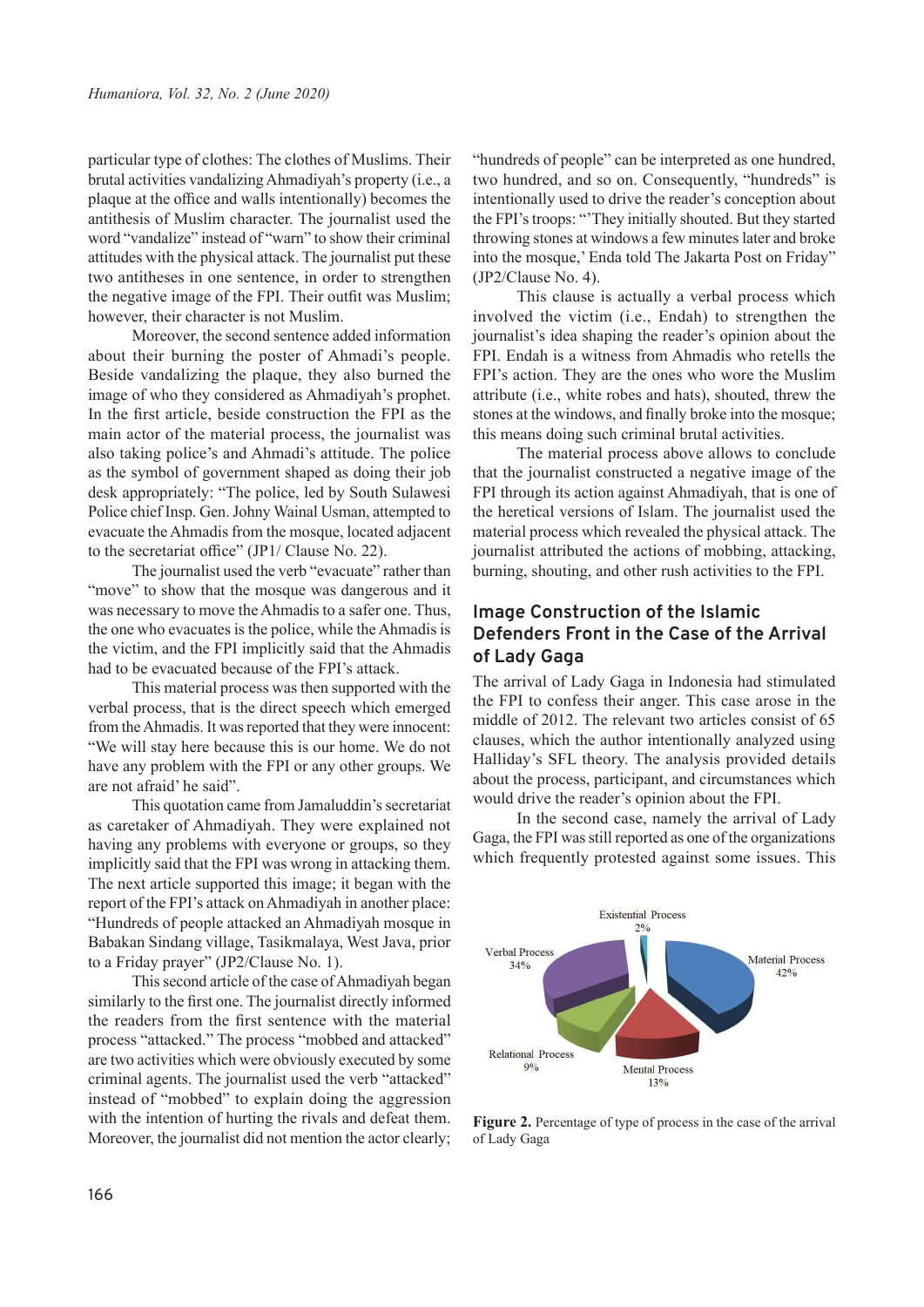material process was also followed by the verbal process. In this part, the difference between material and verbal process is only of approximately 10%. The journalist tried to convey his/her objectivity in delivering the news by quoting many testimonies from the pro and contra sides. The image of the FPI can be seen in some processes, such as say and refuse. "If you want chaos in Jakarta, just continue to hold the concert.' He said" (JP.3/Clause No.8). This first clause is a verbal process which came from the chairman of FPI, Habib Rizieq. This warning was hard and voice activated system within their network, most people in Jakarta know how they take to the streets doing protest. This testimony from the chairman really worked to reveal their attitude for not permitting the concert.

The next article had three main participants: The Jakarta Police, the FPI, and the promoter. These three participants were joined together to reveal the three sides of canceling the concert: "The Jakarta Police say they will not issue a recommendation to the National Police to issue a permit for Lady Gaga's concert on June 3 at Bung Karno Stadium in Senayan, Central Jakarta" (JP.4/ Clause No.1).

This sentence revealed the attitude of the Jakarta Police who implicitly supported the FPI. This verbal process is needed to reassure the readers. It was not a direct sentence, but the meaning was sufficient to show their agreement. This agreement was supported by the reasons which reported it was not suitable for local audience to let Lady Gaga run the concert. "'We refuse to have Gaga step on our land. She's bringing the faith of Satan to our country and thus will destroy the nation's morals,' the chief of FPI's Jakarta branch, Habib Salim Alatas, said" (JP.4/Clause No.21).

This sentence consisted of two processes, namely the main process "said" and its quote. This sentence explained the FPI's ideology through its leader about Lady Gaga using a testimony rather than paraphrasing his statement freely. Habib Salim Alatas, as one of the elite officials of the FPI, stated that they will refuse firmly the arrival of Lady Gaga in Indonesia, especially in Jakarta.

They firmly opposed Lady Gaga using the word "refuse" to show their disagreement, since, according to them, Lady Gaga is one a western singer who brings the faith of Satan, which would drive to moral damage. This sentence labeled the FPI as the extremist group of Islam who will warn and even ban this kind of event. The FPI would strongly monitor western or eastern singers who might cause moral damage. This could be due to their clothes, dance, and music, for example. Lady Gaga is one of the singers who would spread pornography through her songs and lyrics. The power of the verbal

process by quoting Habib Salim is more powerful than only delivering the FPI's ideology without any trusted sources to construct its image. The promoter had directly replied this case in an article:

> Big Daddy president director Michael Rusli said that the company remined optimistic on the concert. "This week we will process the permit with the Jakarta Police and the National Police. What has become the issue here is that many have misunderstood the performer and the show. We will explain this during the permit-making process." (JP.4/Clause No. 32-34)

Again, these sentences are verbal processes which reveal the clarification from the promoter. They stated that what the FPI mentioned about Gaga was only misunderstood; they will stand to explain it to the police. This part tended to be worth for the journalist to keep the balance with the reader's understanding about the real situation. Moreover, it was supported by the dissappoinment of Lady Gaga's fans: "Some of Lady Gaga's fans, known as Little Monsters, voiced dissappoinment with Jakarta Police's decision" (JP.4/ Clause No. 45).

This sentence is a verbal process with the word "voiced" as the verb, rather than the ordinary "said." The journalist intentionally used it to express their hard complaint about the Jakarta Police. This strategy is needed to support the promoter's state. Many local fans also wished her to come.

## **Image Construction of the Islamic Defenders Front in the Case of Ahok as Jakarta's Governor**

This issue is the most recent; the disputable case of the inauguration of Ahok as the next governor of Jakarta, replacing the previous governor Jokowi. The author found 51 clauses.

Figure 3 highlights that the journalist used the material process to deliver the news to the audiences, so that the readers could visualize and imagine the chronological order clearly. A happening that somebody carries out can be labeled as the material process. The processes which constructed the image of this issue are "arrived," "brought," "inaugurated," and "disrupting:"

> Around 1,000 members, who wore white uniforms and brought banners reading "Hey Ahok, shut your mouth!", arrived at the building on Jl. Kebon Sirih in Central Jakarta at 11 a.m., after starting their march from FPI headquarters on Jl. KS Tubun,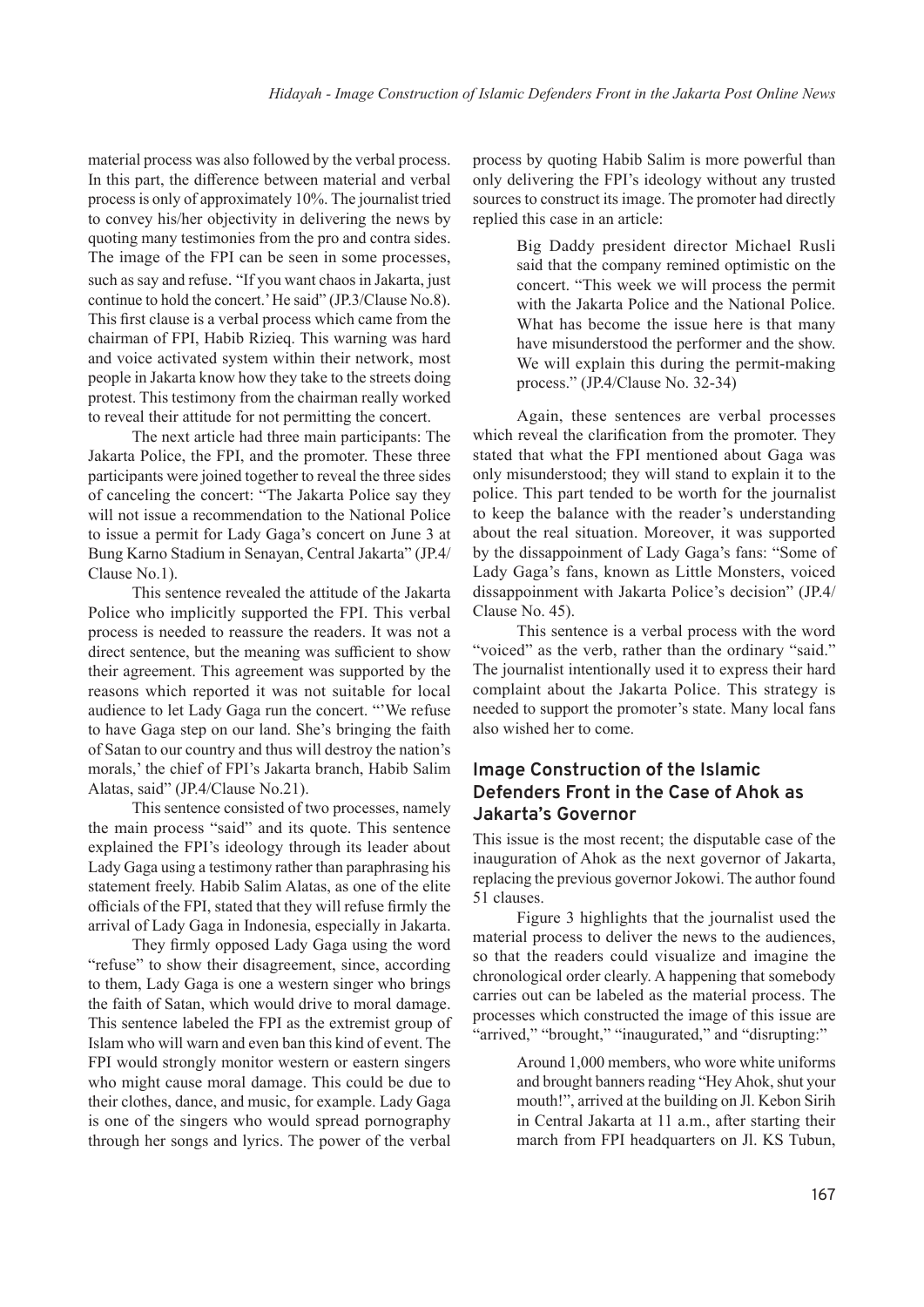Petamburan in West Jakarta at 9 a.m. (JP.5/Clause No. 2 and 3)

This news began with the narration that the FPI fulfilled their promise to lead the demonstration against Ahok's establishment. The journalist described the FPI's members as wearing the white. The next clause, which was still explanation of the head noun, was strengthening their less politeness. The sentence "Hey Ahok, shut your mouth" was one of the hate speeches that they used to offer when confessing their anger towards issues in Indonesia. They arrived after a long march: "Members of the hard-line Islam Defenders Front (FPI) 'inaugurated' their choice for Jakarta governor, Fahrurozzi, during their latest protest outside the Jakarta City Council (DPRD) building against the governorship of Basuki 'Ahok' Tjahaja Purnama" (JP.6/Clause No. 1).

The ceremony of inauguration of Fahrurozi as the right governor of Jakarta was one of the creative ways to gain the citizens' attention during their protest. Hence, one of the functions of doing such demonstration was to lead people's opinion about any issues. Thus, they stood as the rival of Jakarta's government who had appointed Ahok as the governor. The FPI was still trying to meet their aim to block Ahok. According to the FPI, Ahok did not deserve to lead Jakarta because he was not only Christian and Chinese, but also arrogant and ignorant. This part is another hate speech of the FPI confessing their anger towards their disagreement: "After the quick 'inauguration ceremony,' Fahrurozzi and his supporters marched toward the nearby City Hall, once again disrupting traffic with their protest" (JP.6/Clause No. 18).

The sentence above indicates the journalist used the process "marched" to show that they walked with anger, not only in an ordinary "walk." The image the next process "disrupting" supported means that their demonstration, after the establishment of the governor, did not solve the problem. Their march nearby the City Hall did not please people. Moreover, the FPI increased



**Figure 3.** Percentage of type of process in the case of Ahok as Jakarta's governor

people's hardship by disrupting the traffic of Jakarta, the most crowded city in Indonesia with jamming as the endless problems.

In the case of Ahok, the journalist constructed the image of the FPI as the protester who did the rally at the City Council. The process the journalist used to show the FPI's protest are "march," "demonstrating," and "disrupting." According to the FPI, Ahok did not deserve to lead Jakarta; he was not only Christian and Chinese, but also arrogant and ignorant. On that day the FPI was not only doing the rally at the city council, but also disrupting and worsening the traffic jam in Jakarta.

#### **CONCLUSION**

In constructing the image of the FPI, the Jakarta Post used the material process as the dominant process in all the articles. The material process represents 51% (47 clauses) in the case of Ahmadiyah, 41% (27 clauses) in the case of the arrival of Lady Gaga, and 70% (36 clauses) in the case of Ahok as Jakarta's governor. The material processes the author found in the Jakarta Post indicate the newspaper constructed the FPI as one of the hardline organizations of Islam that obviously reacts rudely towards many issues in Indonesia, especially issues about moral and Islam. The journalist used the material process to describe the FPI's activities in the above-mentioned three chosen issues.

Beside the material process (i.e., "burned," "attacked," "burned," "drive away," and "vandalized") to construct a negative perception of the FPI, the journalist also used the verbal process to strengthen this image. Also, the journalist quoted some testimonies from the victims, polices, and also the direct speech of the FPI itself. As a result, the readers are easily "injected" with these six articles while thinking about the FPI.

It is also relevant to discuss about the implications of Halliday's SFL in pedagogy (Wachidah, 2010). By using SFL, the teachers are facilitated at least in three sides of language learning: The goal of teaching, the material, and the method. SFL triggers the teachers to apply the passages by its function, seeing the passages not only by the meaning of the words, but also by its function. Regarding the teaching material, SFL suggests the teachers to use texts which contain daily life events and substances, such as news, manual, recount, and descriptive. These materials can be thought by the traditional or modern method. Accordingly, this analysis can be used as an example of passage comprehension strategy and critical reading.